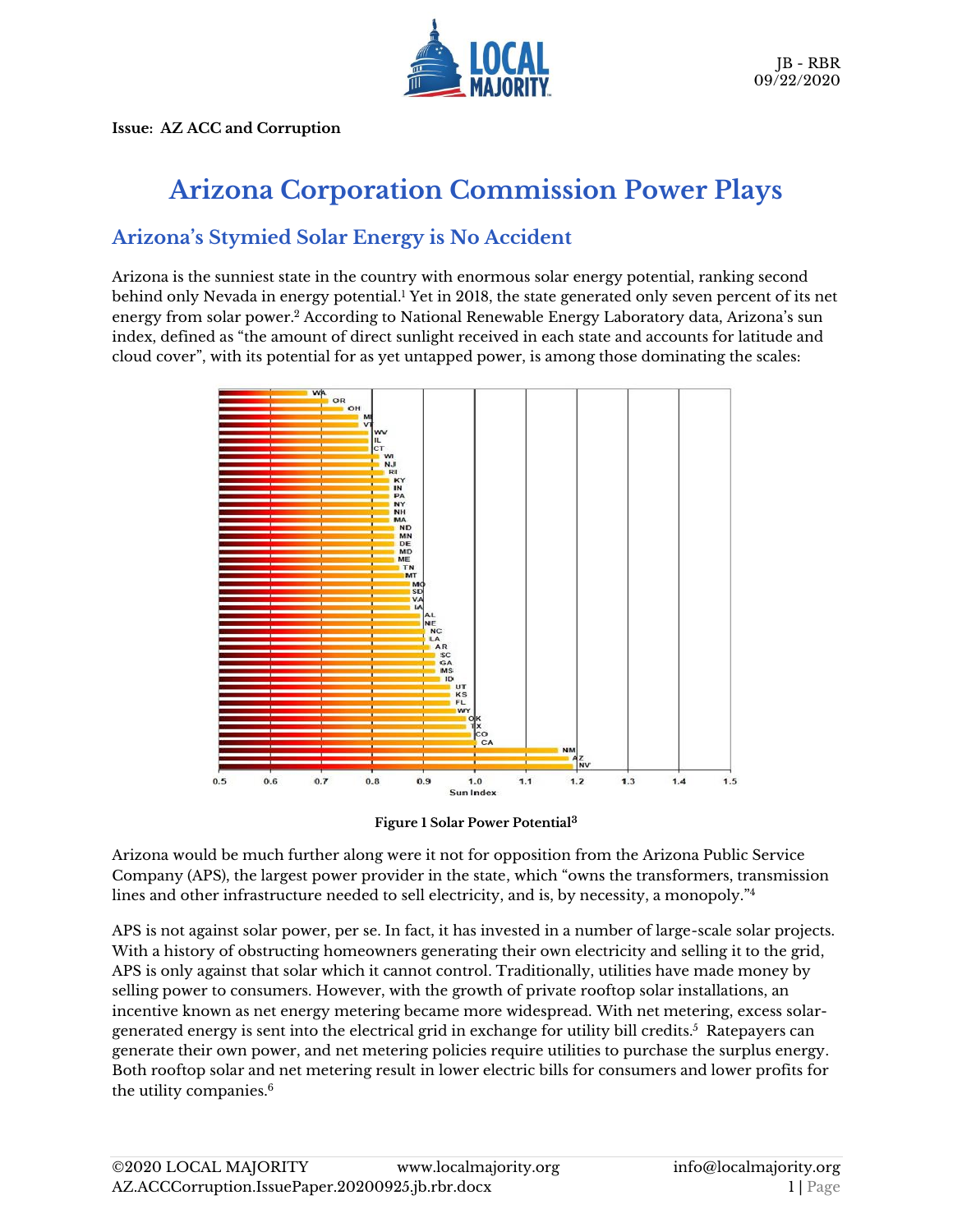

# **Role of the Arizona Corporation Commission (ACC)**

In an effort to thwart both user-generated solar power and net metering, APS corporate spent millions of dollars on the campaigns of anti-solar Republicans to help them get elected to the Arizona Corporation Commission (ACC), the body that regulates the state's utilities.<sup>7</sup>

Charged with ensuring "safe, reliable, and affordable utility services" for consumers, the ACC, a coequal fourth branch of the Arizona government, is controlled by five commissioners who are elected in the general election and serve four-year terms.<sup>8,9</sup> In most states, the Public Service or Public Utility Commission's primary role is to regulate utilities. Arizona's ACC has a number of additional responsibilities that include "facilitating the incorporation of businesses and organizations, securities regulation and railroad/pipeline safety."<sup>10</sup>

In recent years, APS has tainted the election of ACC commissioners by funding utility-friendly candidates through dark money groups. As a result, voters have become increasingly dissatisfied with the ACC, which is seen as serving the interests of the utilities it is supposed to regulate rather than the interests of the general public.<sup>11</sup> In addition, there have been contentious fights between the solar industry, utilities, and Arizona's government over net metering. 12

# **History of Corruption: Allegations, Investigations, and Court Orders**

Here is a headline you don't want to read referring to your utility services watchdog organization:<sup>13</sup>

### **"Arizona Corporation Commission Goes From Corrupt to Comical"**

Yet "who watches the watchers?" is a question that has haunted Arizona residents about the ACC's ability to govern fairly and represent consumers for years.

The following is a brief history of documented attempts by APS—Arizona's largest electric utility company—to control the political process and dictate the outcome of ACC commissioner elections in recent years. Uncovered through years of investigation and battles between competing members on the Commission itself, it also highlights the main issues related to Arizona's energy policy.

**2013:** The first debate over Arizona's solar policy erupted between APS and the pro-net metering group Tell Utilities Solar Won't be Killed (TUSK). APS fought to reduce the net metering credit allowed, which would decrease the incentive for ratepayers to install solar. 14

**2014:** During the campaign to elect ACC commissioners, the APS engaged in the following unethical activities in order to elect anti-solar candidates:

- APS and its parent company, Pinnacle West Capital Corporation, donated \$10.2 million through the dark money group Save Our Future Now and the Arizona Free Enterprise Club to bolster anti-solar candidates in the primary and general elections. Evidence supporting this accusation was ultimately uncovered in 2019.<sup>15</sup>
- Top executives at APS and Pinnacle West engaged in smear campaigns against two Democratic pro-solar candidates who lost in the primary to two Republicans backed by APS. 16
- The results of the general election stacked the ACC board with five pro-APS, anti-solar Republican members. 17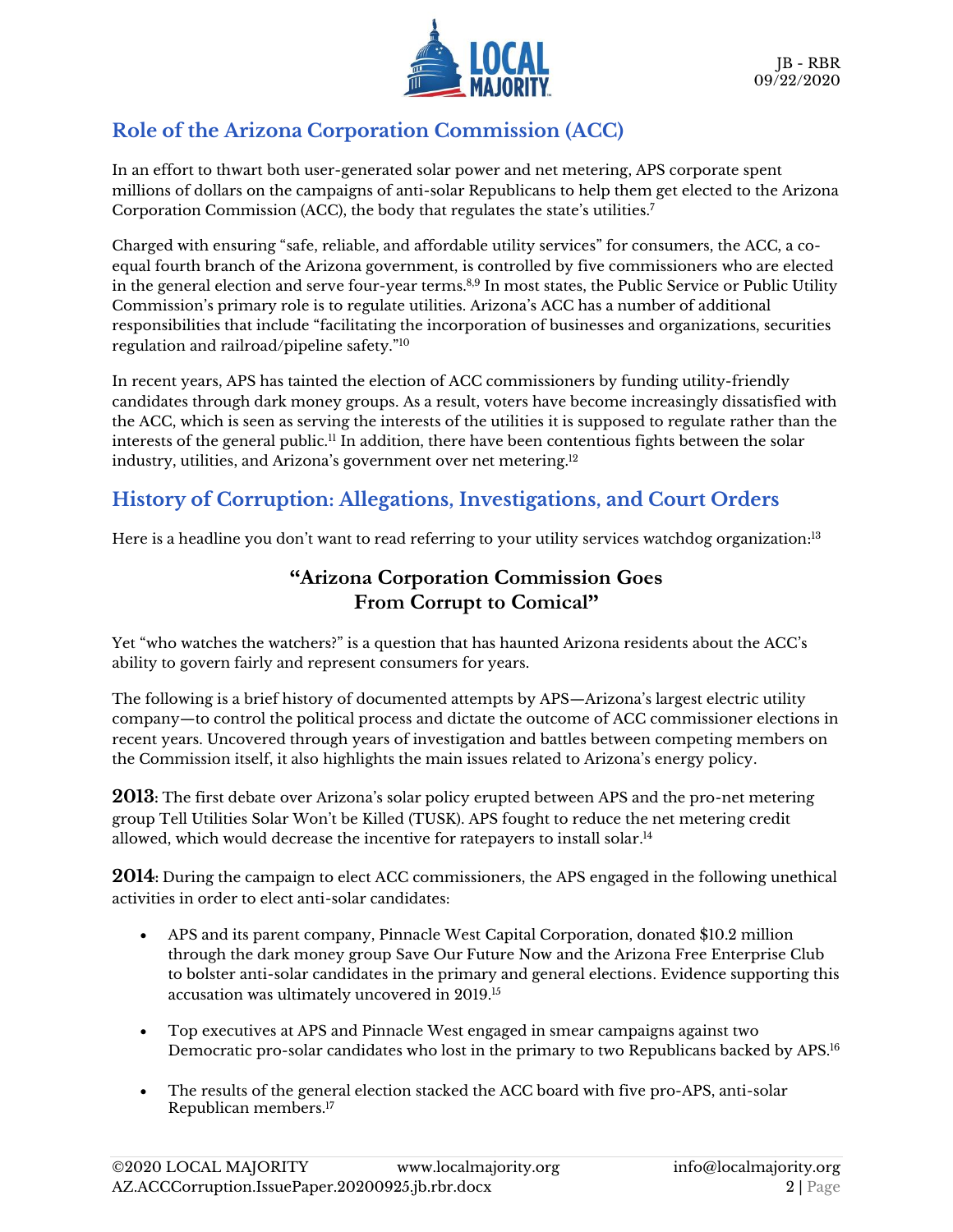

**2015:** The wide-spread suspicions of dark money funding during the 2014 election resulted in a public records request which found that a sitting Republican ACC commissioner had exchanged texts numerous times with the APS, the Free Enterprise Club, and the two Republican ACC candidates subsequently elected. However, the contents of the texts were deleted, and all parties denied that there was any collusion.<sup>18</sup>

**2016:** Multiple investigations showed evidence of APS's election influencing:

- APS openly spent \$4.2 million on the ACC race, supporting three Republicans who were successfully elected to the board. The election again stacked the ACC with all Republicans.<sup>19</sup>
- The FBI investigated APS's role in the 2014 ACC elections and requested documents from at least one dark money group that made contributions that year.<sup>20</sup>
- One of the newly elected Republican commissioners, Bob Burns (an ex-Arizona state senator who was first elected to the ACC in 2012), began a campaign for greater transparency in election contributions to anti-solar ACC candidates. He issued subpoenas to both APS and Pinnacle West for documents related to their political contributions.<sup>21</sup> He also planned to hire an out of state attorney to investigate APS's influence. However, Burns did not get the necessary votes of support from the four other ACC commissioners and had to cancel the attorney's contract. <sup>22</sup> APS countered by filing a suit against Burns, seeking an injunction to stop him from enforcing his subpoenas.<sup>23</sup>
- Encapsulating the 2016 election interference, "I think we vastly underestimated the amount of money and the depth of political planning by APS," said Bill Mundell, a former Corporation Commissioner and one of the candidates APS spent heavily to oppose in 2016."To me, APS is a political machine masquerading as a public service utility."<sup>24</sup>

**2017**: A poll showed that a majority of Arizona voters believed the ACC had been corrupted by outside influences.



#### **Likely voters on utility regulators**

After a compromise settlement with the Residential Utilities Consumer Office, the ACC voted to approve a 4.5% rate hike for APS customers. Only Burns voted against the increase, maintaining that it was unnecessary. He also pointed out that the CEO of APS earned about \$1 million a *month*, while the CEO of Salt River Project, a similar-sized Arizona utility with lower rates, made about \$1 million a *year*. 26

Source: HighGround Public Affairs Consultants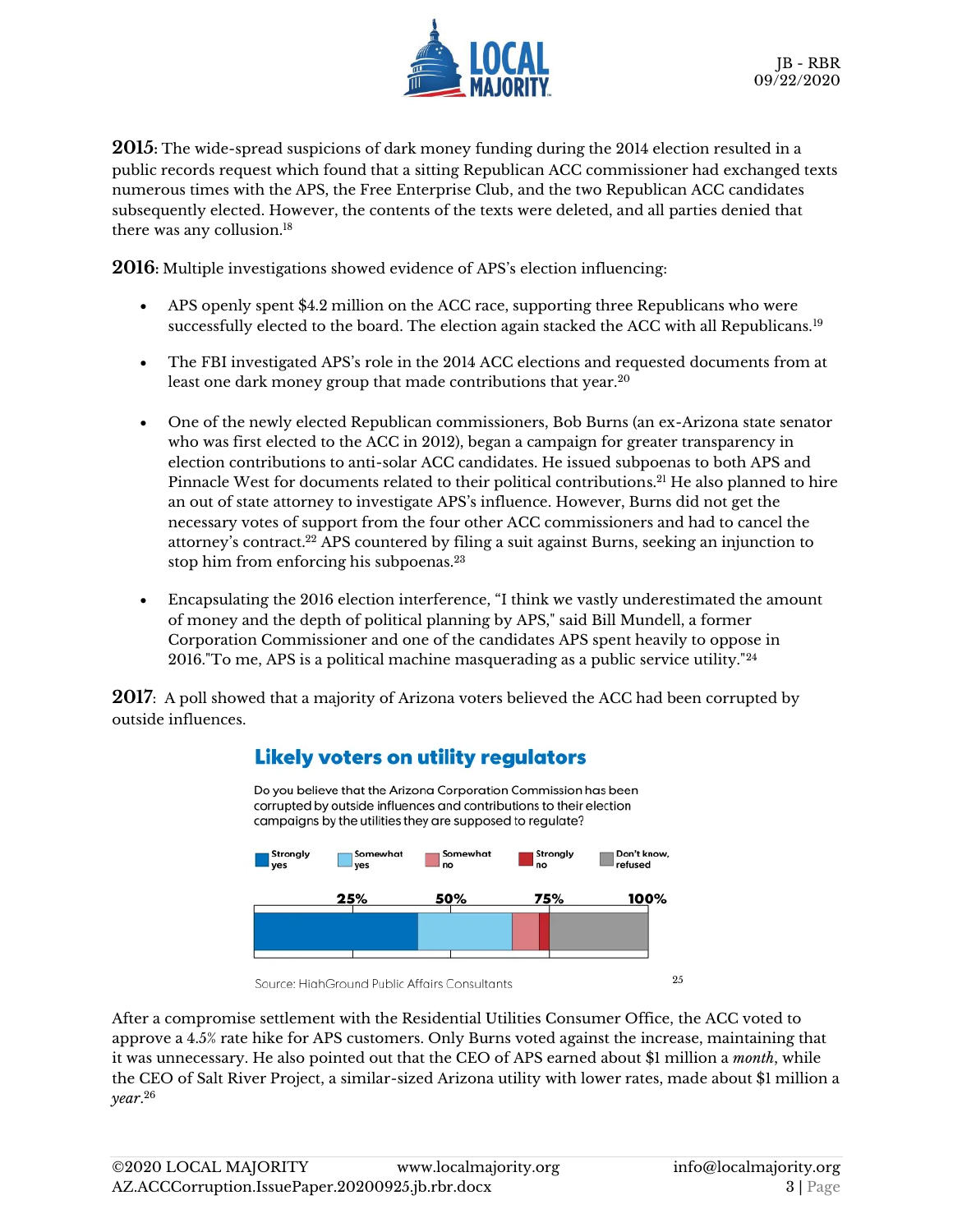

**2018**: Rate hikes, biased ACC voting, and a failed pro-solar ballot measure increased public awareness of the APS's corrupt practices.

- **Campaign finance records denied:** ACC Commissioner Bob Burns lost his bid to force APS to comply with his subpoena for records on campaign financing of anti-solar candidates through dark money groups. A yes vote from all five commissioners would have been necessary to enforce the subpoena.<sup>27</sup>
- **Suspected link between Rate hike approval and campaign financing:** Burns also lost his bid to investigate whether two of the ACC commissioners supported APS's rate hike in return for dark money contributions to their 2014 election campaigns.<sup>28</sup> Over 400 customers filed a petition with the ACC asking for a rehearing on APS's rate hike, which for many people exceeded the original 4.5% increase.<sup>29</sup> The petition led to hearings in front of an ACC administrative law judge, who heard arguments against excessively high rates and a confusing array of new plans.<sup>30</sup>

The judge recommended that the ACC dismiss the complaint because there wasn't enough evidence to pursue overturning the rate increase. As it turned out, the ACC commissioners didn't rule on the complaint until 2019.<sup>31</sup>

**Prop 127:** Proposition 127, backed by San Francisco environmentalist and billionaire Tom Steyer, would have amended the Arizona constitution to require the state to generate 50% of its energy from renewable sources by  $2030.^{32}$  The proposition's opponents argued that passage would increase energy bills, close existing nuclear power plants, and lock the ACC into a specific plan with no possibility of change. The opposition also gained support by emphasizing that the proposition's backer was an out-of-state billionaire who didn't understand Arizona's issues.<sup>33</sup>

The proposition, the most expensive in Arizona history, with both sides spending more than \$65 million, lost 69% to 31% in the general election.<sup>34</sup>

**2019:** The ACC commissioners finally ordered APS to provide information regarding the 2017 rate hike.<sup>35</sup> They also examined APS documents that revealed the scope of the utility company's involvement in politics. 36

• **Rate Hikes Not Rescinded:** Following the 2018 recommendation of the ACC administration law judge, the ACC commissioners finally ruled they would not rescind the 2017 rate increase. <sup>37</sup> However, they did order APS to detail how much money it was generating from the rate hike, required it to offer a new rate structure, and to allow customers to switch plans. The rate increase was shown to be generating far more revenue than the original estimate of \$95 million. In fact, in the first *three months* of 2019, APS reported profits of \$167 million. A customer survey concluded that bills rose an average of 15 percent, not the 4.5 percent estimated in the rate hearings, with some customers claiming their bills had doubled. 38

APS responded by announcing yet another rate hike would go into effect in December 2020. $^{39}$  "We prepared this filing with a focus on customers and to meet the energy needs of one of the fastest-growing states in the country," utility President Jeff Guldner said in an online statement. But ACC commissioners accused APS's executives of growing wealthy while some of their customers struggled to pay their bills.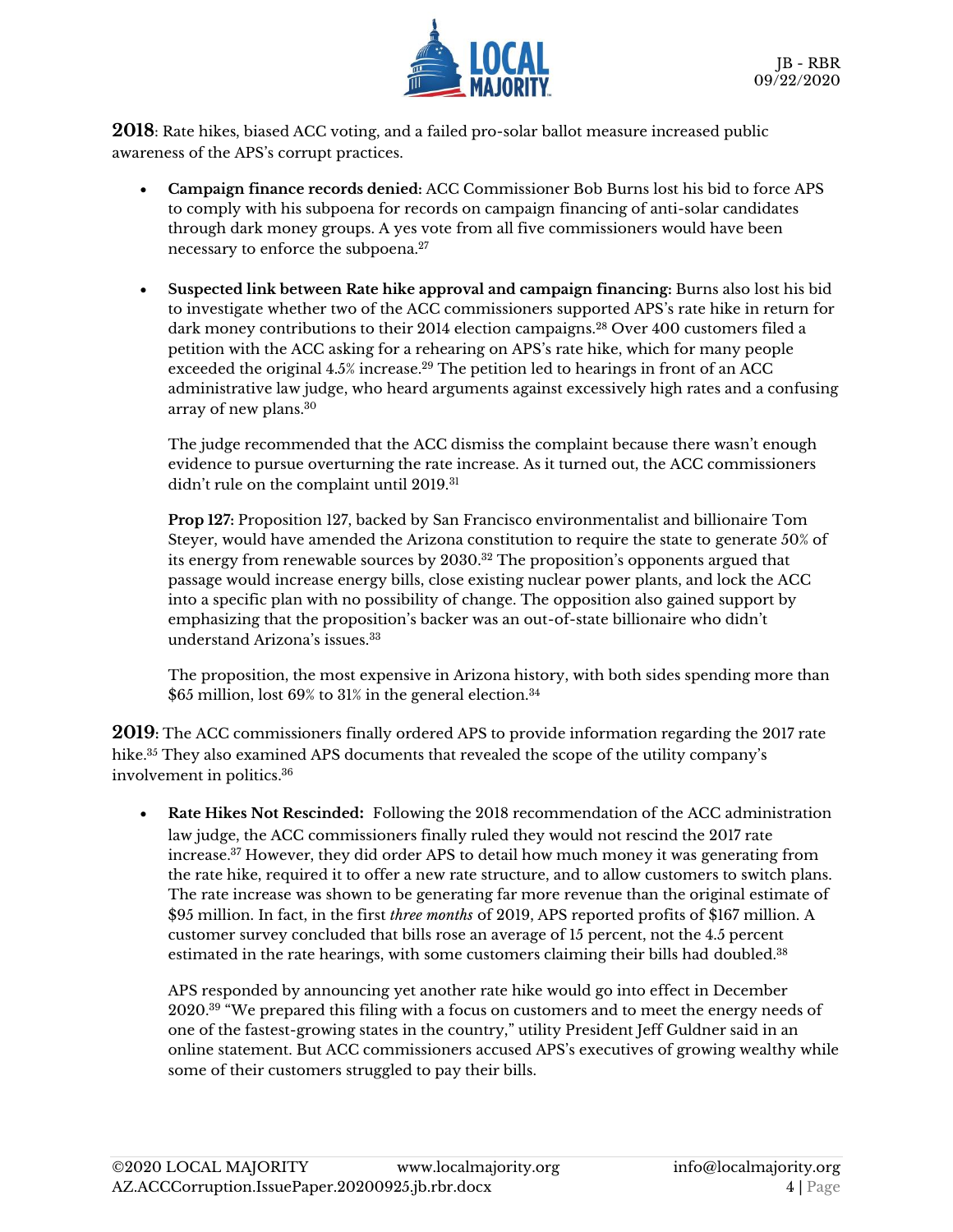

• **Anti-Corruption Platform Wins**: On January 7, 2019, elected ACC Commissioner Sandra Kennedy stated in her swearing-in ceremony,

"I am here to deliver on my campaign promises to stop the corruption, to stop unjustified rate increases, to lower rates that were unjustly raised, and to make Arizona the solar capital of the world," said Commissioner Kennedy.

• **Evidence Supporting Corruption Charges:** Efforts by Burns, now the ACC Chairman, and Sandra Kennedy, the Democrat re-elected for a second ACC term in 2018, finally resulted in APS releasing thousands of documents. These documents revealed the scope of the utility's efforts to influence the political process by funding anti-solar Republican candidates and engaging in smear campaigns against their Democratic opponents.<sup>40</sup>

**2020:** A bipartisan clean energy proposal, public reaction to APS's proposed rate hikes, Republicansponsored bills to make ACC commissioners appointees rather than elected officials, and the November election have continued to keep the public aware of clean energy issues in Arizona.

• **Bipartisan Energy Proposal:** ACC Chairman, Bob Burns, and Commissioner Sandra Kennedy, presented a bipartisan energy proposal that included a "more transparent and accountable long-term resource planning process."<sup>41</sup> The plan, virtually identical to Prop 127, required utilities to generate 50% of their energy from renewable sources by 2030, be 100%, carbon-free by 2050, and extend the Energy Efficiency Standard to 35% by 2030.

A broad coalition of community, business, and faith groups, as well as thousands of customers, supported the plan, but three of the five ACC commissioners opposed it and, as a result, it was tabled for 2020. 42

In an opinion piece for the *Arizona Capitol Times*, Amanda Ormond, director of the Western Grid Group, and Sandy Bahr, director of the Sierra Club, Grand Canyon Chapter made the following statement:

"Chairman Burns and Commissioner Kennedy proposed bold steps to reform the Commission's ineffective resource planning and procurement process. If adopted today, their proposal would have established a robust process with significant stakeholder participation, a bidding process that will ensure fairness and encourage competition among energy suppliers, and careful consideration of the state's energy needs would have been adopted."<sup>43</sup>

- **Public input on \$184 million rate hike:** The ACC has asked for public input on APS's proposed \$184 million rate hike scheduled to take effect in December. A significant number of consumers have pointed out the hardship of paying bills during the COVID-19 pandemic.<sup>44</sup>
- **Legislative ballot referrals to make ACC commissioners appointees:** The state Legislature was set to consider three ballot referrals (Republican-sponsored companion bills HCR2041 and SCR 1048, and Democratic-sponsored SCR 1027) that would have had ACC commissioners appointed rather than elected. The Republican referrals would have had the governor appoint commissioners subject to Senate consent, while the Democratic version, sponsored by eight Democratic legislators, called for two members of the majority party and two members of the minority party, plus an elected Governor's representative, to each appoint one commissioner every four years on a rolling basis. In order to take effect, the bills would have needed to pass both chambers of the Legislature and then be approved by voters during the general election, but the legislature adjourned sine die before taking a vote.<sup>45</sup>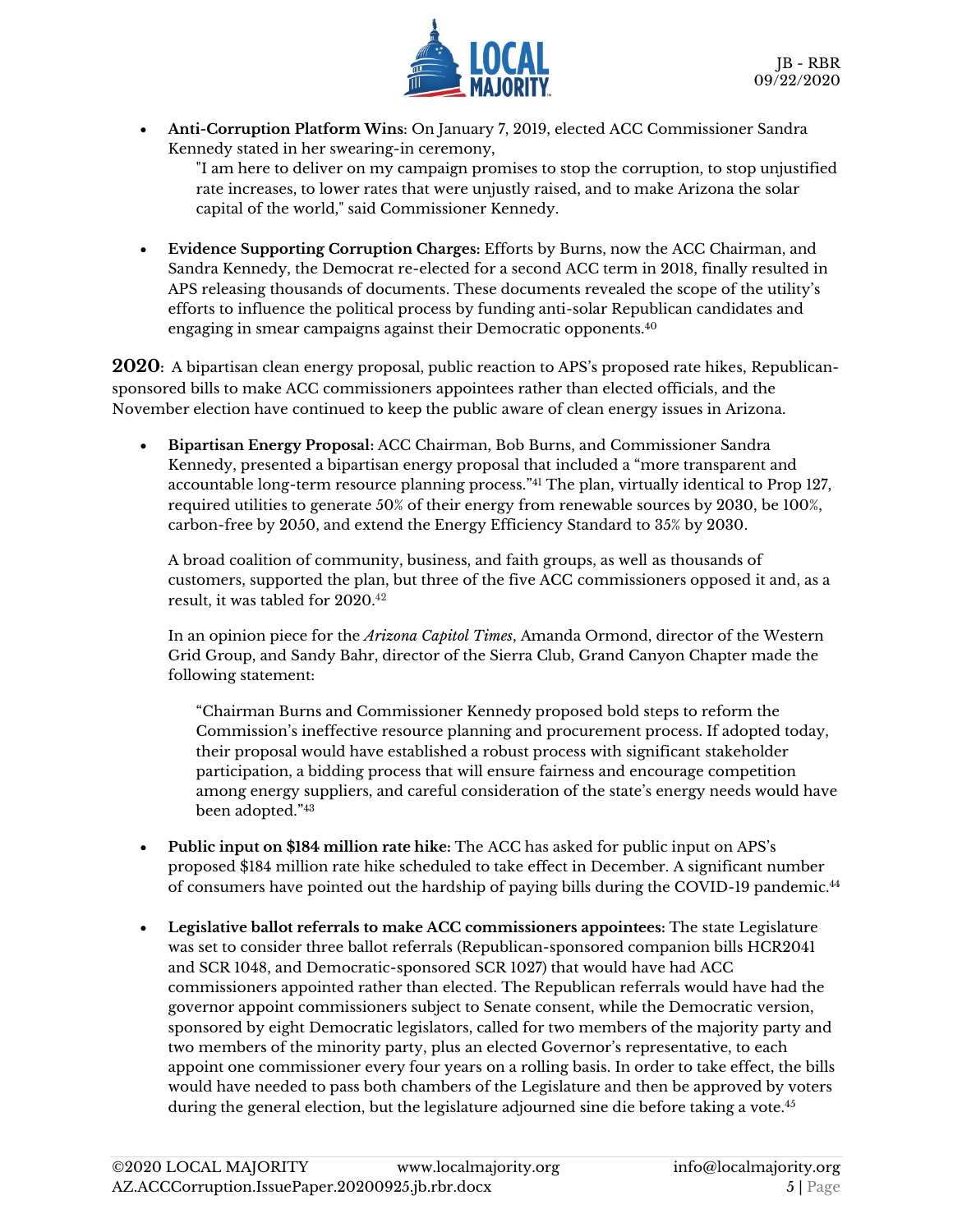

ACC chairman, Bob Burns, said he "didn't support any effort to remove voters from choosing who represents them." 46

Consumer advocate Stacey Champion who was the moving force behind the ACC rate review said, "I think this would be 10 steps in the wrong direction. What we're seeing is these elected officials saying that we as constituents, as voters, are not capable of choosing our elected leaders."<sup>47</sup>

• **The 2020 Election: An opportunity for pro-solar Democrats to control the ACC:** The November election offers voters the opportunity to flip the ACC to Democratic control, with three open seats on the ballot. Justin Olson (R) and Sandra Kennedy (D), neither of whom voted for the 2017 APS rate hike, will remain on the commission. There are three pro-solar Democrats and three Republicans running for the three seats.<sup>48</sup> One of the Republican candidates, who voted against the bipartisan energy proposal, is an incumbent appointed by governor Ducey.

APS CEO Jeff Guldner has promised that the utility will not be involved in any way in the upcoming elections.<sup>49</sup>

### **A Reformed ACC**

A reformed ACC that protects the interests of consumers, rather than those of Arizona's utilities, means that utilities will commit to generating 50% of their energy from renewable sources by 2030, the state will be 100% carbon-free by 2050, and significantly more people will have access to affordable roof top solar systems. It also means the end to exorbitant rate hikes. And it means that the country's sunniest state will finally take advantage of its vast supply of renewable energy. An informed, active electorate will ensure that the ACC remain pro-solar and pro-consumer.

<sup>1</sup> <https://www.newyorker.com/news/dispatch/the-battle-for-solar-energy-in-the-countrys-sunniest-state>

<sup>2</sup> [https://www.eia.gov/state/analysis.php?sid=AZ&\\_ga=2.193549613.1679681638.1599016794-1724528779.1595709323](https://www.eia.gov/state/analysis.php?sid=AZ&_ga=2.193549613.1679681638.1599016794-1724528779.1595709323) <sup>3</sup> https://neo.ne.gov/programs/stats/inf/201.htm

<sup>4</sup> <https://thinkprogress.org/arizona-investigation-solar-utilities-15bf28f10ae3/>

<sup>5</sup> https://www.energysage.com/solar/101/net-metering-for-home-solar-panels/

<sup>6</sup> <https://thinkprogress.org/arizona-investigation-solar-utilities-15bf28f10ae3/>

<sup>7</sup> <https://thinkprogress.org/arizona-investigation-solar-utilities-15bf28f10ae3/>

<sup>8</sup> <https://www.azcc.gov/divisions>

<sup>9</sup> [https://azcc.gov/news/2020/05/27/arizona-corporation-commissioner-sandra-kennedy-calls-on-governor](https://azcc.gov/news/2020/05/27/arizona-corporation-commissioner-sandra-kennedy-calls-on-governor-ducey-to-work-across-the-aisle-on-utility-assistance-package#:~:text=The%20Arizona%20Corporation%20Commission%20was,equal%2C%20fourth%20branch%20of%20government.)[ducey-to-work-across-the-aisle-on-utility-assistance-](https://azcc.gov/news/2020/05/27/arizona-corporation-commissioner-sandra-kennedy-calls-on-governor-ducey-to-work-across-the-aisle-on-utility-assistance-package#:~:text=The%20Arizona%20Corporation%20Commission%20was,equal%2C%20fourth%20branch%20of%20government.)

[package#:~:text=The%20Arizona%20Corporation%20Commission%20was,equal%2C%20fourth%20branch%20of%20](https://azcc.gov/news/2020/05/27/arizona-corporation-commissioner-sandra-kennedy-calls-on-governor-ducey-to-work-across-the-aisle-on-utility-assistance-package#:~:text=The%20Arizona%20Corporation%20Commission%20was,equal%2C%20fourth%20branch%20of%20government.) [government.](https://azcc.gov/news/2020/05/27/arizona-corporation-commissioner-sandra-kennedy-calls-on-governor-ducey-to-work-across-the-aisle-on-utility-assistance-package#:~:text=The%20Arizona%20Corporation%20Commission%20was,equal%2C%20fourth%20branch%20of%20government.)

<sup>&</sup>lt;sup>10</sup> <https://www.azcc.gov/divisions>

<sup>11</sup> [https://www.azcentral.com/story/opinion/editorial/2018/08/03/arizona-corporation-commission-corruption](https://www.azcentral.com/story/opinion/editorial/2018/08/03/arizona-corporation-commission-corruption-impacts-utility-bill/890623002/)[impacts-utility-bill/890623002/](https://www.azcentral.com/story/opinion/editorial/2018/08/03/arizona-corporation-commission-corruption-impacts-utility-bill/890623002/)

<sup>&</sup>lt;sup>12</sup> <https://azbigmedia.com/business/arizona-energy-industry/isnt-arizona-leading-solar/>

<sup>13</sup> https://arizonadailyindependent.com/2016/06/18/arizona-corporation-commissioner-goes-from-corrupt-tocomical/

<sup>14</sup> <https://www.motherjones.com/environment/2013/07/barry-goldwater-tusk-arizona-solar-net-metering/>

<sup>15</sup> [https://www.phoenixnewtimes.com/news/arizona-public-service-political-machine-emails-records-solar-](https://www.phoenixnewtimes.com/news/arizona-public-service-political-machine-emails-records-solar-11271265)[11271265](https://www.phoenixnewtimes.com/news/arizona-public-service-political-machine-emails-records-solar-11271265)

<sup>16</sup> [https://www.phoenixnewtimes.com/news/arizona-public-service-political-machine-emails-records-solar-](https://www.phoenixnewtimes.com/news/arizona-public-service-political-machine-emails-records-solar-11271265)[11271265](https://www.phoenixnewtimes.com/news/arizona-public-service-political-machine-emails-records-solar-11271265)

<sup>17</sup> [https://www.azcentral.com/story/money/business/energy/2019/03/29/arizona-public-service-admits-spending](https://www.azcentral.com/story/money/business/energy/2019/03/29/arizona-public-service-admits-spending-millions-2014-corporation-commission-races/3317121002/)[millions-2014-corporation-commission-races/3317121002/](https://www.azcentral.com/story/money/business/energy/2019/03/29/arizona-public-service-admits-spending-millions-2014-corporation-commission-races/3317121002/)